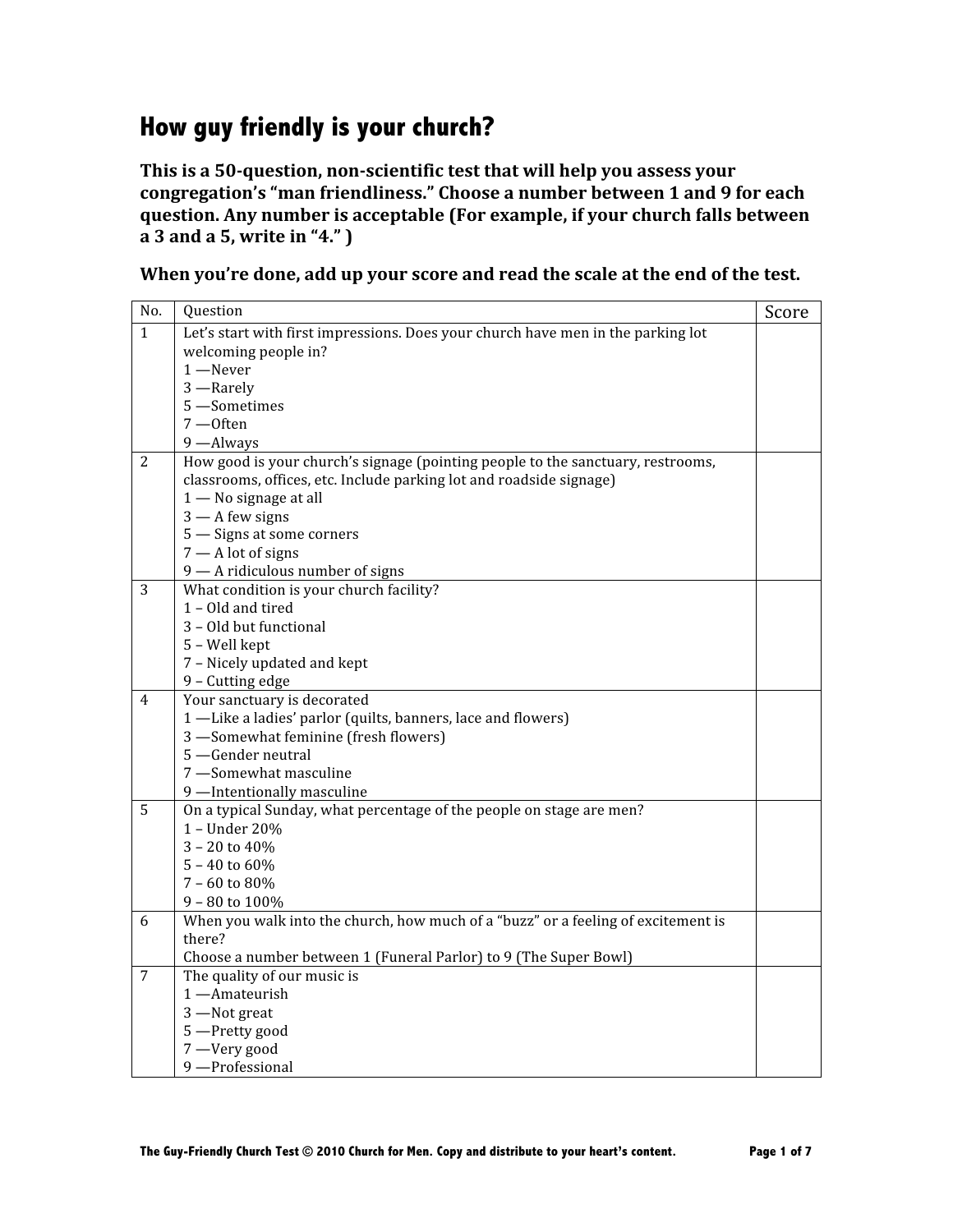| 8  | How often do we sing a song that could become a top-40-love song if the word       |  |
|----|------------------------------------------------------------------------------------|--|
|    | "Jesus" were changed to "baby"?                                                    |  |
|    | 1 -Every week                                                                      |  |
|    | 3-Monthly                                                                          |  |
|    | 5 - At least 10 times a year                                                       |  |
|    | 7 -Two or 3 times a year                                                           |  |
|    | 9 -Never                                                                           |  |
| 9  | Also regarding the music, what's the maximum number of times you repeat the same   |  |
|    | chorus over and over?                                                              |  |
|    | 1-It feels like 100                                                                |  |
|    | $3 - 10$ or more repetitions                                                       |  |
|    | $5 - 5$ to 9 repetitions                                                           |  |
|    | $7 - 3$ to 5 repetitions                                                           |  |
|    | 9 -We never repeat more than 3 times                                               |  |
| 10 | How long are your pastor's sermons?                                                |  |
|    | $1 - 2$ hours or longer                                                            |  |
|    | $3 - 1$ to 2 hours                                                                 |  |
|    | $5 - 30 - 60$ minutes                                                              |  |
|    | $7 - 15 - 30$ minutes                                                              |  |
|    | 9 - Under 15 minutes                                                               |  |
| 11 | How often does the pastor include a strong visual component in the sermon, such as |  |
|    | a physical object or a film clip? (Words on the screen don't count)                |  |
|    | $1 -$ Never                                                                        |  |
|    | 3 -Two or 3 times a year                                                           |  |
|    | 5 - At least 10 times a year                                                       |  |
|    | 7 - Once or twice a month                                                          |  |
|    | 9 - Every week                                                                     |  |
| 12 | Does your pastor choose illustrations and metaphors that appeal to men? (drawn     |  |
|    | from battle, adventure, sports, survival and the like)                             |  |
|    | $1 -$ Never                                                                        |  |
|    | 3 -Rarely                                                                          |  |
|    | 5 -Sometimes                                                                       |  |
|    | $7 -$ Often                                                                        |  |
|    | 9 -Always                                                                          |  |
| 13 | How often do individuals share prayer requests during your worship service?        |  |
|    | $1 -$ Always                                                                       |  |
|    | $3 -$ Often                                                                        |  |
|    | 5 -Sometimes                                                                       |  |
|    | 7-Rarely                                                                           |  |
|    | 9 -Never                                                                           |  |
| 14 | How often do children perform in the worship service?                              |  |
|    | 1 -Every week                                                                      |  |
|    | 3-Twice monthly                                                                    |  |
|    | 5 - At least 10 times a year                                                       |  |
|    | 7 -Two or 3 times a year                                                           |  |
|    | 9 -Never                                                                           |  |
| 15 | How long does the worship service typically run?                                   |  |
|    | $1 - 120$ minutes or longer                                                        |  |
|    | $3 - 90$ to 120 minutes                                                            |  |
|    | $5 - 75$ to 90 minutes                                                             |  |
|    | $7 - 60$ to 75 minutes                                                             |  |
|    | 9 - Under 60 minutes                                                               |  |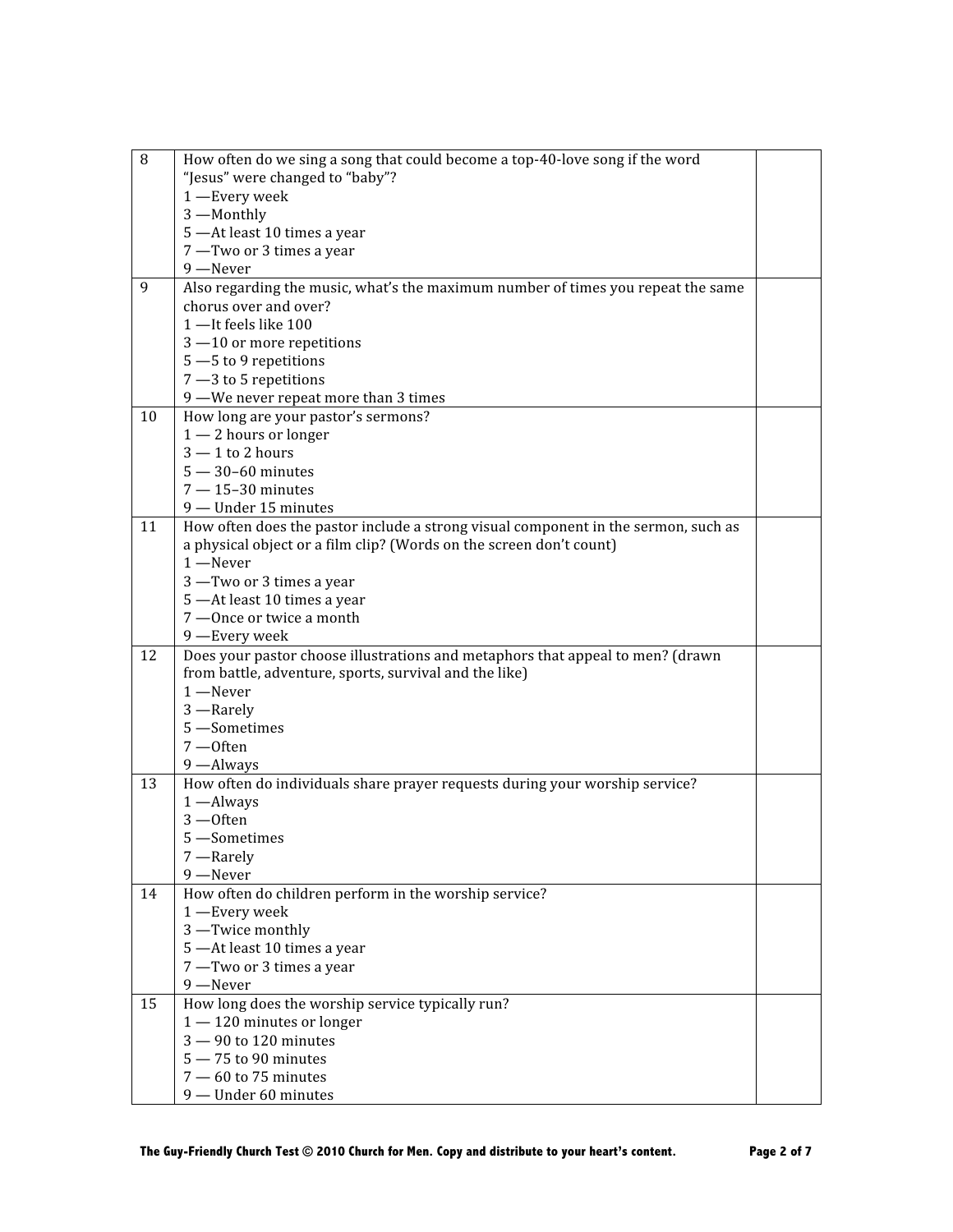| 16 | How much laughter is heard in your worship services?                           |  |
|----|--------------------------------------------------------------------------------|--|
|    | $1 - None$                                                                     |  |
|    | 3 - An occasional bit of laughter                                              |  |
|    | 5 - We laugh at least once every Sunday                                        |  |
|    | 7 - We laugh multiple times during each service                                |  |
|    | 9 - It feels more like a comedy club than a church service                     |  |
| 17 | How much racial diversity do you have in the pews?                             |  |
|    | 1 - We're over 95 percent the same race                                        |  |
|    | 3 - 90 to 95 percent the same race                                             |  |
|    | 5 - 75 to 90 percent the same race                                             |  |
|    | 7 - 50 to 75 percent the same race                                             |  |
|    | 9 - We're totally mixed, with no dominant racial group                         |  |
| 18 | How often do you invite people to hold hands or encourage people to hug during |  |
|    | your worship service, adult Sunday school or small group?                      |  |
|    | 1 -Every time we meet                                                          |  |
|    | 3 -Every other time                                                            |  |
|    | 5 -Sometimes                                                                   |  |
|    | 7-Rarely                                                                       |  |
|    | 9 -Never                                                                       |  |
| 19 | How would you rate the overall quality of your worship service?                |  |
|    | 1-Amateur hour                                                                 |  |
|    | 3-It's good enough for church                                                  |  |
|    | 5 -We do pretty good                                                           |  |
|    | 7 -Consistently well done                                                      |  |
|    | 9 -Cutting-edge creativity                                                     |  |
| 20 | How often does something completely unexpected happen during your worship      |  |
|    |                                                                                |  |
|    |                                                                                |  |
|    | services - something so unusual people are startled or shocked by it?          |  |
|    | $1 -$ Never                                                                    |  |
|    | 3 -Two or 3 times a year                                                       |  |
|    | 5 - At least 10 times a year                                                   |  |
|    | 7 - Once or twice a month                                                      |  |
|    | 9 - Every week                                                                 |  |
| 21 | In your worship service, how emotional do the people become?                   |  |
|    | 1 -Extremely emotional (crying, fainting, hollering)<br>3 - Quite emotional    |  |
|    | 5 -Somewhat emotional                                                          |  |
|    | 7 -Not very emotional                                                          |  |
|    | 9 -Someone could die and nobody would notice                                   |  |
| 22 | Rate your pastor's sermons                                                     |  |
|    | 1 -Consistently boring and irrelevant                                          |  |
|    | 3 -Usually not very good                                                       |  |
|    | 5 -Some are quite good, others not so good                                     |  |
|    | 7 -Consistently good sermons                                                   |  |
|    | 9 - Astonishing, challenging sermons every week                                |  |
| 23 | Where does your senior pastor fall on the manliness scale?                     |  |
|    | $1$ - Feminine                                                                 |  |
|    | $3 - Soft$                                                                     |  |
|    | 5 - Average                                                                    |  |
|    | 7 -Manly<br>$9$ - Jock                                                         |  |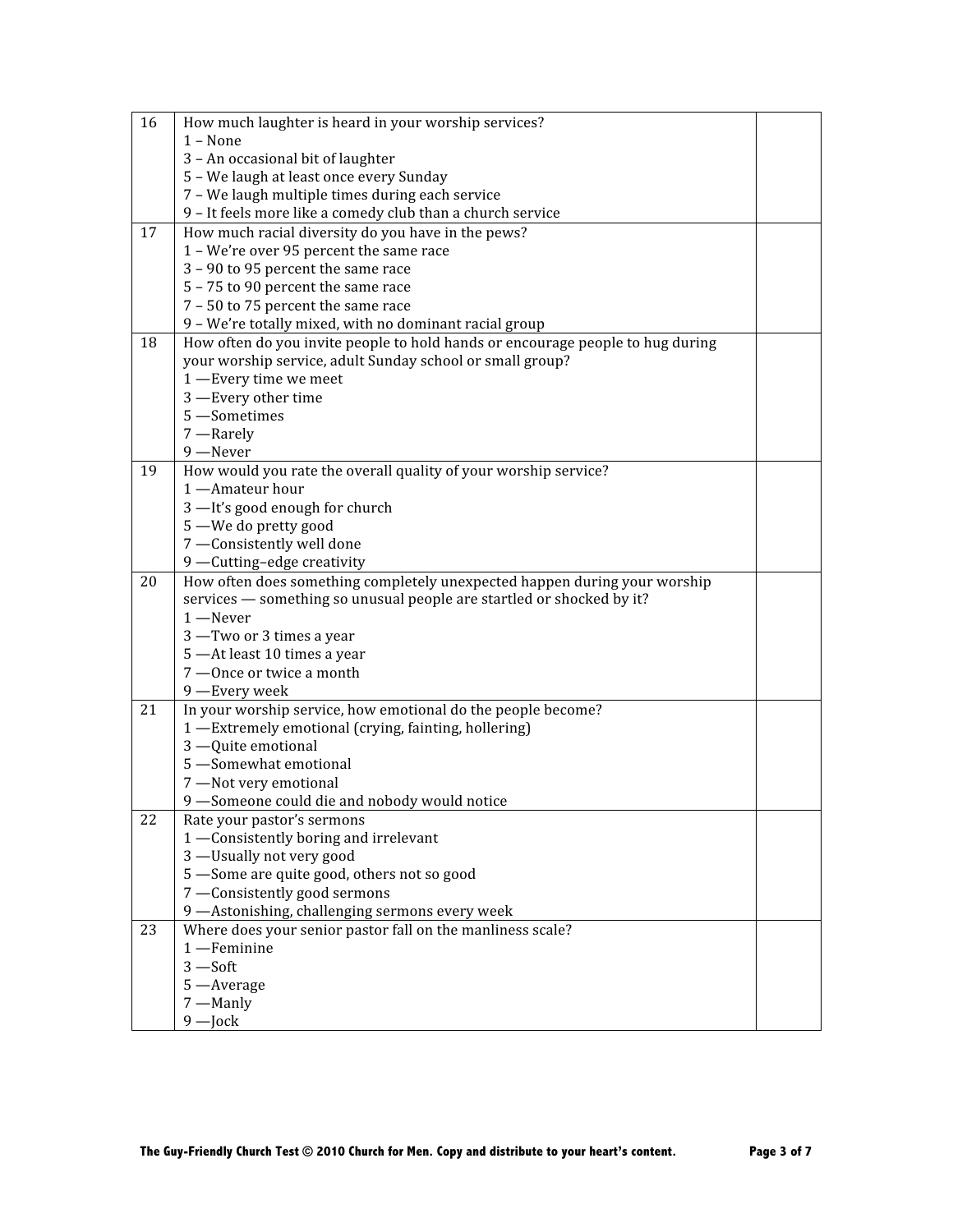| 24 | Where does your worship leader fall on the manliness scale?                         |  |
|----|-------------------------------------------------------------------------------------|--|
|    | 1 -Feminine                                                                         |  |
|    | $3 - Soft$                                                                          |  |
|    | 5 - Average                                                                         |  |
|    | 7 -Manly                                                                            |  |
|    | $9$ - Jock                                                                          |  |
| 25 | How active is your church's men's ministry?                                         |  |
|    | 1-Nonexistent                                                                       |  |
|    | 3 - Annual retreat                                                                  |  |
|    | 5 -Meets monthly                                                                    |  |
|    | 7 -Meets weekly                                                                     |  |
|    | 9 -Men meeting regularly in small groups                                            |  |
| 26 | What percentage of your men participate in the men's ministry?                      |  |
|    | $1$ -Less than $10$                                                                 |  |
|    | $2 - 10$ to 20                                                                      |  |
|    | $3 - 20$ to 40                                                                      |  |
|    | $4 - 40$ to 60                                                                      |  |
|    | 5-you're lying!                                                                     |  |
| 27 | What percentage of your lay ministries are headed by men?                           |  |
|    | $1$ -Less than 10                                                                   |  |
|    | $2 - 10$ to 20                                                                      |  |
|    | $3 - 20$ to 40                                                                      |  |
|    | $4 - 40$ to 60                                                                      |  |
|    | 5 - more than 60%                                                                   |  |
| 28 | What percentage of your volunteers are male?                                        |  |
|    | $1$ -Less than $10$                                                                 |  |
|    | $2 - 10$ to 20                                                                      |  |
|    | $3 - 20$ to 40                                                                      |  |
|    | $4 - 40$ to 60                                                                      |  |
|    | 5 - more than 60%                                                                   |  |
| 29 | Think about your midweek activities. What percentage of your adult participants are |  |
|    | male?                                                                               |  |
|    | $1$ -Less than 10                                                                   |  |
|    | $2 - 10$ to 20                                                                      |  |
|    | $3 - 20$ to 40                                                                      |  |
|    | $4 - 40$ to 60                                                                      |  |
|    | 5 - more than 60%                                                                   |  |
| 30 | What percentage of your church staff is male? (count ministry and office staff, but |  |
|    | not custodial & building maintenance)                                               |  |
|    | $1$ -Less than 10                                                                   |  |
|    | $2 - 10$ to 20                                                                      |  |
|    | $3 - 20$ to 40                                                                      |  |
|    | $4 - 40$ to 60                                                                      |  |
|    | 5 - more than 60%                                                                   |  |
| 31 | If your church offers a men's ministry program, does the pastor participate?        |  |
|    | $1 -$ Never                                                                         |  |
|    | 3-Rarely                                                                            |  |
|    | 5 -Sometimes                                                                        |  |
|    | $7 -$ Often                                                                         |  |
|    | 9 -Always                                                                           |  |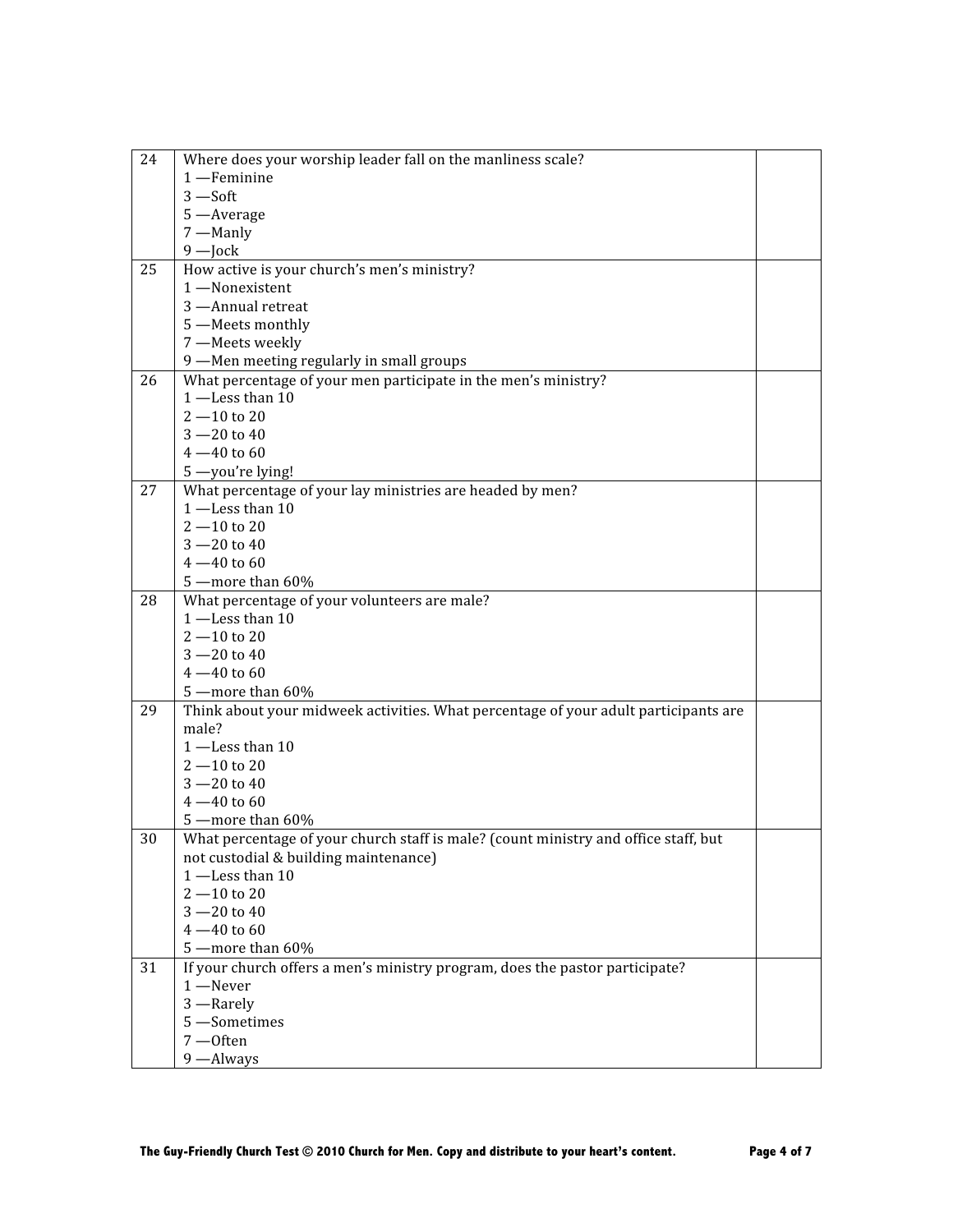| 32 | Your Children's Sunday school format is:                                        |  |
|----|---------------------------------------------------------------------------------|--|
|    | 1 -Traditional classroom, lecture style                                         |  |
|    | 3 -Mostly classroom with some activities                                        |  |
|    | 5 -Classroom plus active learning                                               |  |
|    | 7 -Mostly active learning with a bit of lecture                                 |  |
|    | 9 -All active learning -no lecture                                              |  |
| 33 | Does the high school youth group sing worship songs? If so, how many minutes do |  |
|    | they typically sing?                                                            |  |
|    | 1-More than 30 minutes                                                          |  |
|    | $3 - 30$ to 20 minutes                                                          |  |
|    | $5 - 20$ to 10 minutes                                                          |  |
|    | $7 - 10$ to 5 minutes                                                           |  |
|    | 9 -They do not usually sing                                                     |  |
| 34 | In your small groups, how often do you ask people to look up passages in books  |  |
|    | (including the Bible) and read them aloud?                                      |  |
|    | 1 -Every time we meet                                                           |  |
|    | 3 -Every other time                                                             |  |
|    | 5 -Sometimes                                                                    |  |
|    | 7-Rarely                                                                        |  |
|    | 9 -Never                                                                        |  |
| 35 | Is your Senior Pastor a strong leader, or more the shepherd type?               |  |
|    | $1 - A$ gentle shepherd                                                         |  |
|    | 3 - A consensus builder                                                         |  |
|    | 5 - A cautious leader                                                           |  |
|    | 7 - A deliberate leader                                                         |  |
|    | 9 - A charge ahead leader                                                       |  |
| 36 | Does your church ever conduct meetings that seem to have lost their purpose?    |  |
|    | $1 -$ Always                                                                    |  |
|    | $3 -$ Often                                                                     |  |
|    | 5 - Once in a while                                                             |  |
|    | 7 - Rarely                                                                      |  |
|    | 9 - Never                                                                       |  |
| 37 | How well known is your church in the wider community?                           |  |
|    | 1 - Virtually unknown                                                           |  |
|    | 3 - Known within our denomination                                               |  |
|    | 5 - Known in our neighborhood                                                   |  |
|    | 7 - Known in our city                                                           |  |
|    | 9 - The best known church in our area                                           |  |
| 38 | Along the same vein, how many times in the past five years has your church done |  |
|    | something that generated a news story?                                          |  |
|    | $1 -$ Never                                                                     |  |
|    | 3 - Once in the past five years                                                 |  |
|    | 5 - Two to three times in the past five years                                   |  |
|    | 7 - Once in the past year                                                       |  |
|    | 9 - They write about us all the time, many times a year                         |  |
| 39 | How often does your church attempt big, risky things?                           |  |
|    | $1 -$ Never                                                                     |  |
|    | 3 -Rarely                                                                       |  |
|    | 5-Sometimes                                                                     |  |
|    | 7-Often                                                                         |  |
|    | 9 -Always                                                                       |  |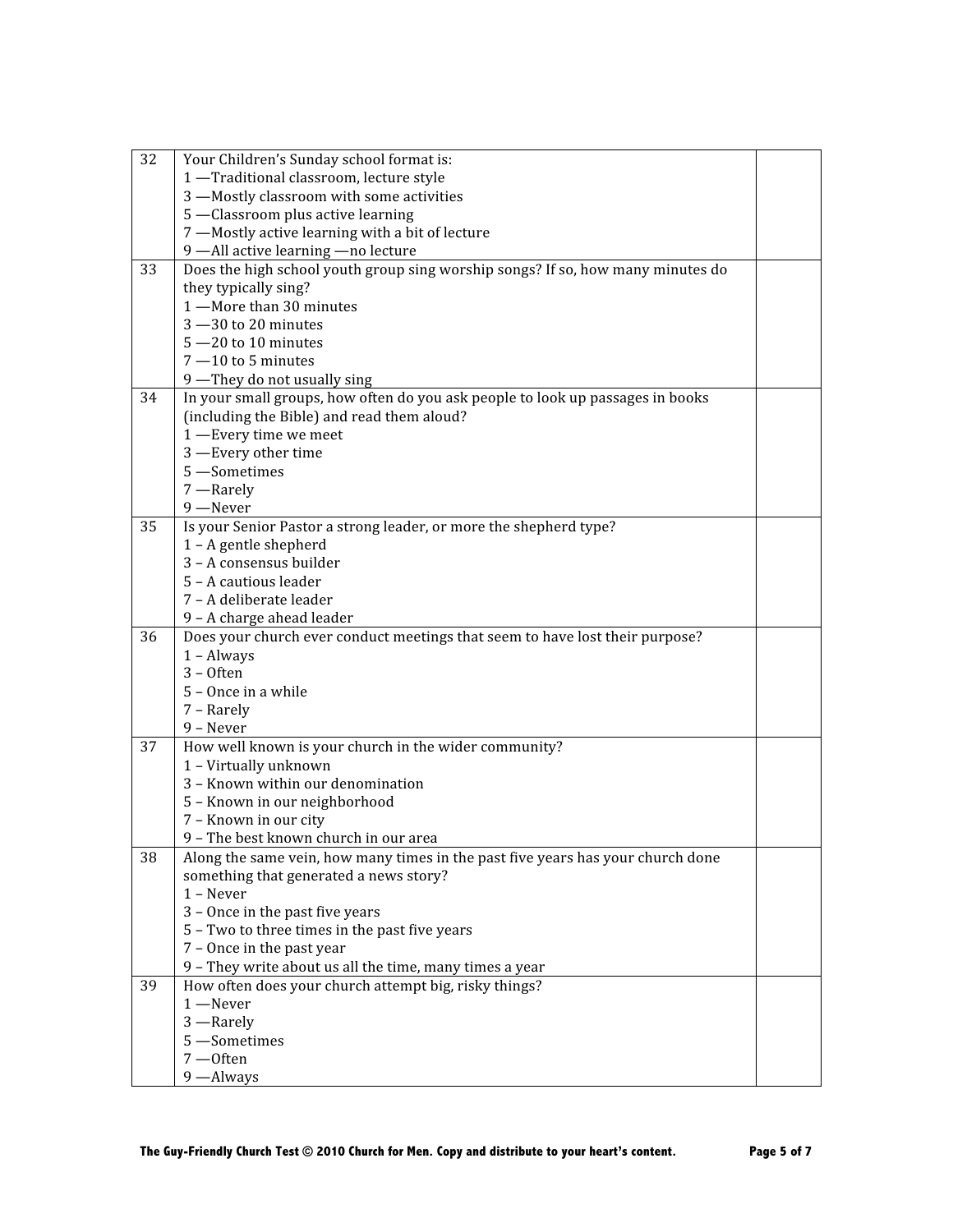| 40 | How often do male visitors show up without wives or girlfriends?                 |  |
|----|----------------------------------------------------------------------------------|--|
|    | 1 - Can't remember the last one                                                  |  |
|    | 3 - It's pretty rare                                                             |  |
|    | 5 - Sometimes                                                                    |  |
|    | 7 - Pretty often                                                                 |  |
|    | 9 - Every week                                                                   |  |
| 41 | Does your church offer ministries that take advantage of guy-skills (such as car |  |
|    | repair, home repair, strategic planning and the like)?                           |  |
|    | $1 - None$                                                                       |  |
|    | $3 - One$                                                                        |  |
|    | $5 - A$ couple                                                                   |  |
|    | $7 - A few$                                                                      |  |
|    | $9 - Many$                                                                       |  |
| 42 | What is your ADULT gender ratio in worship?                                      |  |
|    | 1 - less than 20% male                                                           |  |
|    | 3 - 20 to 30% male                                                               |  |
|    | 5 - 30 to 40 % male                                                              |  |
|    | 7 - 40 to 50 % male                                                              |  |
|    | 9 - more men than women                                                          |  |
| 43 | How many worshippers does your congregation welcome on a typical weekend?        |  |
|    | $1 - 100$ or fewer                                                               |  |
|    | $3 - 100$ to 500                                                                 |  |
|    | 5 - 500 to 1000                                                                  |  |
|    | $7 - 1000$ to 5000                                                               |  |
|    | $9 - over 5000$                                                                  |  |
| 44 | Let's say a tone-deaf member of your church asks to sing a solo. What will your  |  |
|    | music director do?                                                               |  |
|    | 1 - Let her make a joyful noise unto the Lord                                    |  |
|    | 3 - Put her in a trio                                                            |  |
|    | 5 - Put her in the choir, but don't give her a solo                              |  |
|    | 7 - Encourage her to find another ministry, but let her sing                     |  |
|    | 9 - Remove her from the choir                                                    |  |
| 45 | How is your church's theology, generally speaking?                               |  |
|    | 1 - very liberal                                                                 |  |
|    | 2 - leans liberal                                                                |  |
|    | 3 - right in the middle                                                          |  |
|    | 4 - leans conservative                                                           |  |
|    | 5 - very conservative                                                            |  |
| 46 | How are people in your church expected to dress?                                 |  |
|    | 1 - Suit and tie for men, dresses and skirts for women                           |  |
|    | 3 - Jackets for men, pant suits for women                                        |  |
|    | 5 - Business casual                                                              |  |
|    | 7 - Casual Friday (jeans and t-shirts)                                           |  |
|    | 9 - Anything goes                                                                |  |
| 47 | How much does your pastor delegate responsibilities to staff and laypersons?     |  |
|    | 1 - He does it all himself                                                       |  |
|    | 3 - He delegates a few tasks                                                     |  |
|    | 5 - He delegates many tasks                                                      |  |
|    | 7 - He delegates almost everything                                               |  |
|    | 9 - He delegates too many tasks                                                  |  |